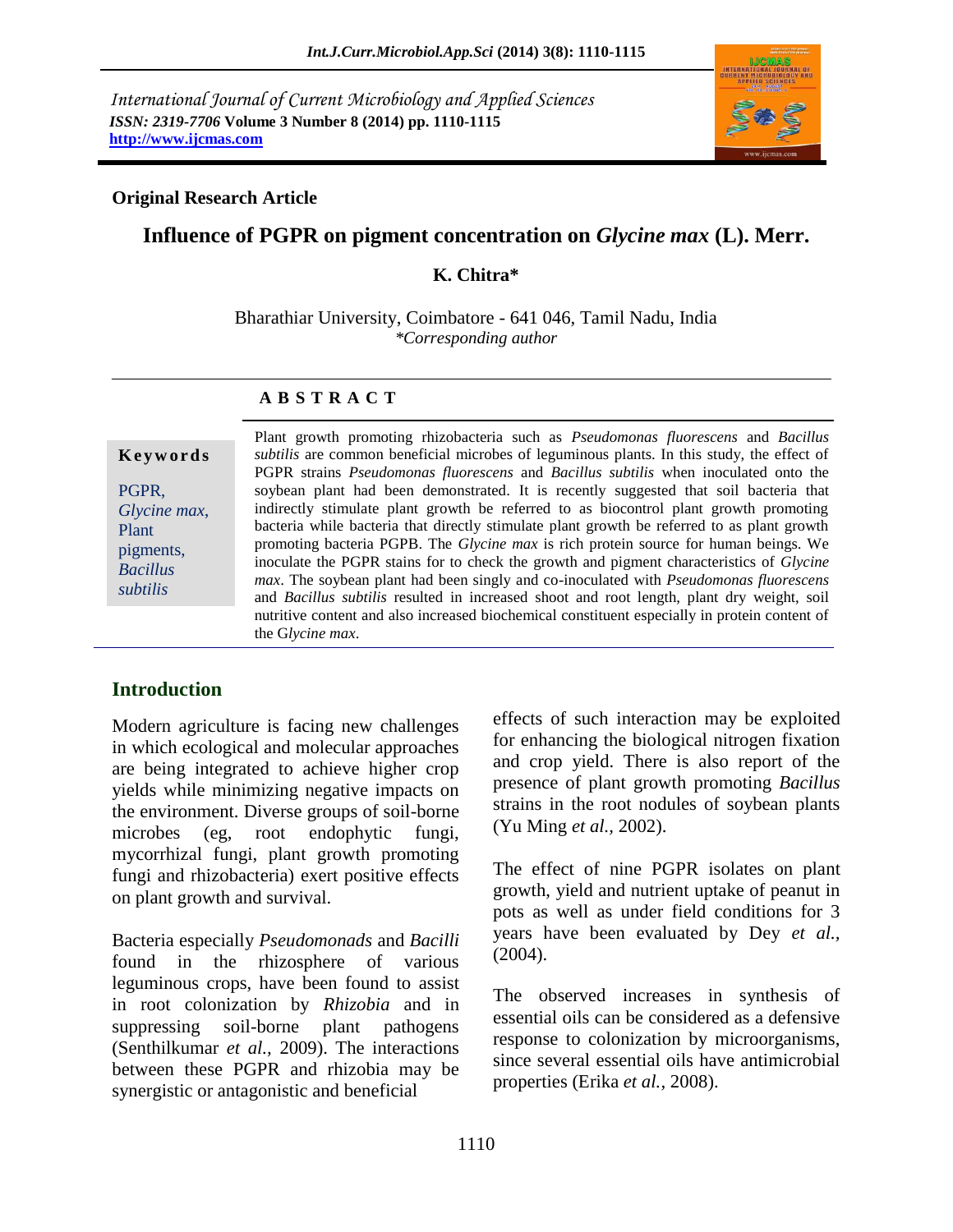The present objective is to evaluate PGPR stains are how will increase the pigment content in soybean plant.

### **Materials and Methods**

### **Bacterial strains**

Plant growth promoting rhizobacteria such as *Pseudomonas fluorescens* and *Bacillus subtilis* were used for the present study. The cultures were collected from Tamil Nadu Agricultural University, Coimbatore.

### **Soybean plant**

The soybean (*Glycine max* L. Merr) seeds was used for the present study. It was obtained from agro based farm near Erode, Tamil Nadu.

#### **Bacterial growth and seed inoculation**

The rhizobacterial cultures *Pseudomonas fluorescens* and *Bacillus subtilis* were streaked on nutrient agar medium and preserved as slant cultures for future reference. The soybean seeds were inoculated based on the method followed by Sher *et al.,* (2010).

The nutrient broth containing the culture was centrifuged at 8000 rpm at 4° C for about 10 minutes under chilled conditions. Supernatant was discarded and collect the pellets from all the centrifuge tubes and dissolve those pellets in 5 ml of sterile distilled water.

Serial dilution was prepared upto  $10^{-8}$ dilution. The soybean seeds were surface sterilized by dipping in 95% ethanol solution for 30 seconds, following a dip in 0.2% mercuric chloride solution for 2 minutes.

The treated seeds were washed thoroughly with sterilized water to remove disinfectant completely from the seeds. The seeds were inoculated by immersing them for 15 minutes in the broth culture of individual strains containing  $10^{-8}$  cfu ml<sup>-1</sup>.

### **Sowing of seed**

The soil was also treated with *Pseudomonas fluorescens* and *Bacillus subtilis* by mixing the nutrient broth containing the cultures with it and the treated and untreated seeds were sown at a depth of about 2 cm. The soil mixed with nutrient broth without any culture to which untreated seeds were sown is denoted as  $T_1$ . The soil mixed with nutrient broth inoculated with *Pseudomonas fluorescens* to which treated seeds were sown is denoted as T2. The soil mixed with nutrient broth containing *Bacillus subtilis* to which treated seeds were sown is denoted as  $T_3$ . The soil mixed with nutrient broth co-inoculated with *Pseudomonas fluorescens* and *Bacillus subtilis* to which treated seeds were sown is denoted as  $T_4$ .

#### **Soybean germination test**

The germination rates of soybean seeds were calculated for  $T_1$ ,  $T_2$ ,  $T_3$  and  $T_4$  respectively. From this the high percentage of germination rate can be reported.

#### **Shoot and root measurements**

The soybean shoot and root length, wet and dry weight of shoot and root, number of leaves, number of nodes, leaf area were measured. For measuring the dry weight, the samples were dried in a oven.

# **Estimation of photosynthetic pigments**

# **Chlorophyll**

Chlorophyll contents was estimated by following the method of Moran and Porath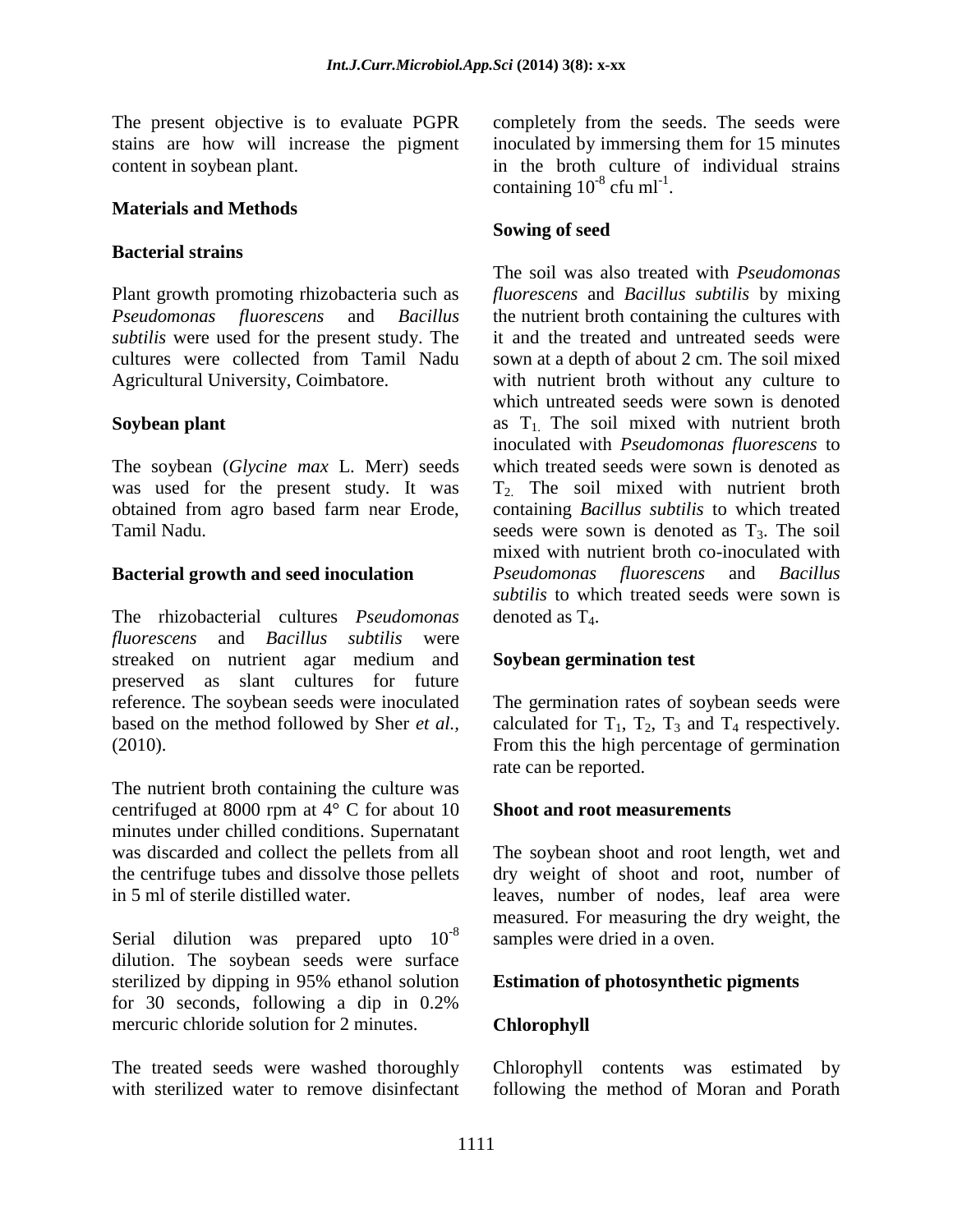(1980) using the formulae suggested by Inskeep and Bloom (1985). Fresh leaf discs of 100 mg were cut and placed in a test tube containing 10 ml of N',N-dimethylformamide (DMF) and stored for 24 hours at  $4^{\degree}$ C.

### **Carotenoid (Ikan, 1969)**

Absorbance values of pigment extracts at 480, 647 and 666 nm were used to find the corrected absorbance (A) for carotenoids.

#### **Estimation of absorbing pigments**

### **Anthocyanin (Mancinelli** *et al., 1975***)**

Anthocyanin content was extracted in acidified methanol (Methanol: Hcl – 99:1) in 100 mg of leaf material. Extract was kept at  $0^0C$  for 24 hours.

After 24 hours, the content was made upto 10 ml and the absorbance was read at 530 nm. The content of anthocyanin is expressed in absorbance unit.

#### **Flavanoids (Mirecki and Teramura, 1984)**

Hundred milligrams of leaves were placed in 80 percent acidified methanol (Methanol : Water : Hcl – 80: 20: 1) for 12 hours in dark at  $4^0C$  to extract flavonoids. Absorbance was read at 315 nm and the content of flavanoid is expressed as absorbance units.

#### **Estimation of soluble protein (Bradford, 1976)**

# **Extraction**

Five hundred milligram of leaves were ground in a mortar and pestle with 10 ml of 20 percent Trichloro acetic acid (TCA). The homogenate was centrifuged for 15 minutes at 800 g. The supernatant was discarded and to the pellet, 5 ml of 0.1 N NaOH (400 mg of NaOH was dissolved in distilled water and made upto 100 ml) was added and centrifuged at 800 g for 15 minutes. The supernatant was made upto 10 ml with 0.1 N NaOH and used for estimation of protein content.

### **Assay**

After complete solubilization, 0.1 ml of the extract was added to 5 ml of protein reagent and the contents were mixed by overtaxing. The absorbance at 595 nm was measured after 2 minutes in 3 ml cuvettes against a reagent blank prepared from 0.1 ml of 0.1 N NaOH and 5 ml of protein reagent. Bovine serum albumin fraction V was used as standard.

### **Protein reagent**

Dissolve 100 mg of Commassie brilliant blue G 250 in 50 ml of 95 percent ethanol. To this solution, 100 ml of 85 percent phosphoric acid was added. The resulting solution was diluted to a final volume of one litre. Final concentration in the reagent was 0.01 percent (w/v) Commassie brilliant blue G 250, 4.7 percent  $(w/v)$  ethanol and 8.5 percent  $(w/v)$ phosphoric acid.

# **Results and Discussion**

The inoculated and the uninoculated soybean seeds were sown in the soil and its growth characteristics in terms of shoot length, root length and number of leaves were observed (Table 1).

The plant pigments such as chlorophyll a, chlorophyll b, total chlorophyll (Moran and Porath 1980) and carotenoid (Ikan 1969) present in the soybean plant were determined and the results were as tabulated below (Table 2). The protein content of the soybean was determined and the amounts were tabulated below (Table 3).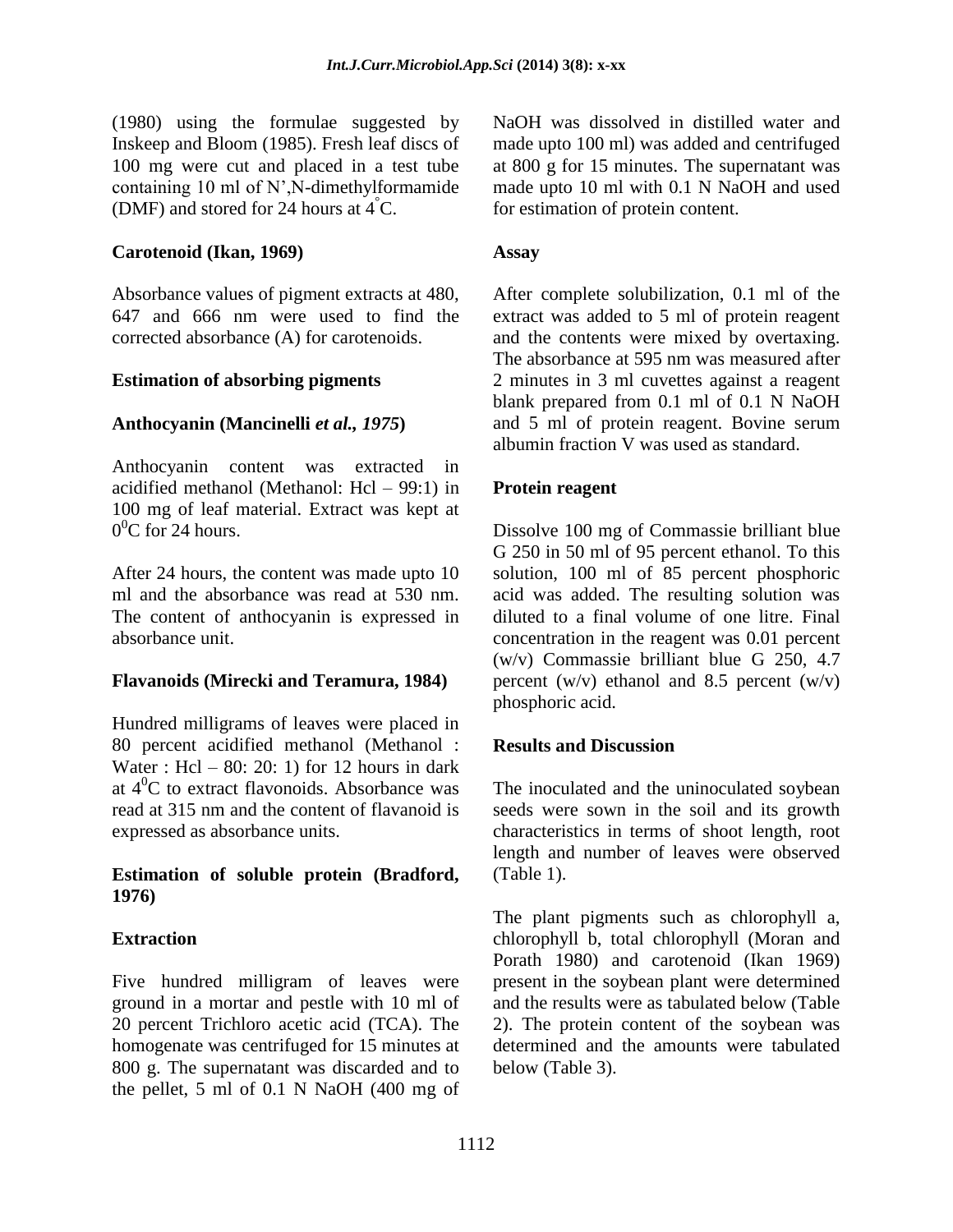Plant growth promoting rhizobacteria such as *Pseudomonas fluorescens* and *Bacillus subtilis* are common beneficial microbes of leguminous plants. It is frequently suggested that these rhizobacteria may improve phosphorous nutrition, enhance nitrogen uptake, improve disease resistance in their host plants or adaptation to various environmental stresses. The principal objective of this work was to promote the growth of the soybean plant using PGPR *Pseudomonas fluorescens* and *Bacillus*  *subtilis* and also to find whether there is any change in the protein content of soybean.

This study (Table 1) indicates that dual inoculation with *Pseudomonas fluorescens*  and *Bacillus subtilis* can increase the plant weight, leaf number as well as the length of the soybean plants more than the uninoculated one.In this connection, Gholami *et al.,*(2009) proved that *Pseudomonas fluorescens* and *Bacillus subtilis* can play an important role in promoting the growth of the plants.

| <b>Plant</b> | <b>Shoot length</b><br>$\mathbf{(cm)}$ | <b>Shoot</b><br>weight $(g)$ | <b>Root length</b><br>$\left( \text{cm}\right)$ | <b>Root</b><br>weight $(g)$ |
|--------------|----------------------------------------|------------------------------|-------------------------------------------------|-----------------------------|
| Control      |                                        | 2.04                         |                                                 | 1.02                        |
|              | 23                                     | 5.49                         |                                                 | 3.85                        |
|              | 25                                     | 10.54                        |                                                 | 5.02                        |
|              | აი.                                    | 15.38                        | 30                                              | 5.25                        |

**Table.1** Growth characteristics of Soybean plant

Control: Soybean plant without any bacterial culture inoculated.

T1: Soybean plant with *Bacillus subtilis* inoculated.

T2: Soybean plant with *Pseudomonas fluorescens* inoculated.

T3: Soybean plant co-inoculated with *Bacillus subtilis* and *Pseudomonas fluorescens*.

| <b>Plant</b> | Chlorophyll a<br>(mg/g leaf fr.wt) | Chlorophyll b<br>(mg/g leaf fr.wt) | <b>Total</b><br><b>Chlorophyll</b><br>$(mg/g \text{ leaf fr.wt})$ | Carotenoid<br>(mg/g leaf<br>fr.wt) |
|--------------|------------------------------------|------------------------------------|-------------------------------------------------------------------|------------------------------------|
| Control      | 3.33                               | 1.84                               | 5.01                                                              | 0.13                               |
|              | 4.49                               | 1.88                               | 5.81                                                              | 0.16                               |
| $\rm T_2$    | 6.87                               | 2.15                               | 10.26                                                             | 0.18                               |
| $T_3$        | 7.24                               | 3.39                               | 16.07                                                             | 0.27                               |

**Table.3** Protein content of the Soybean

| <b>Plant</b> | <b>Protein content</b><br>(mg/g) |
|--------------|----------------------------------|
| Control      | 2.05                             |
|              | 3.84                             |
| Ľ,           | 4.05                             |
|              | 4.26                             |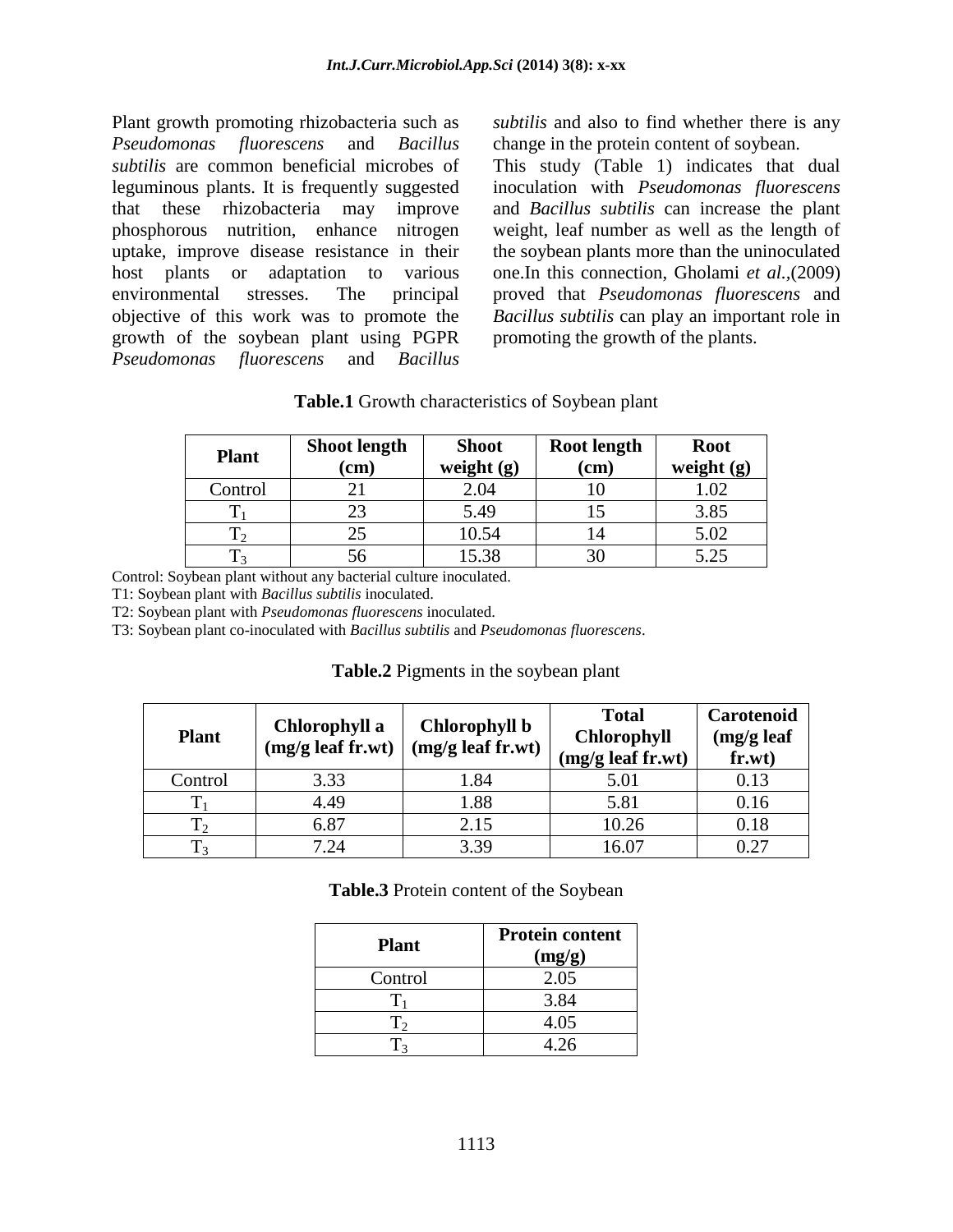The data in Table 2 showed that the chlorophyll content of the soybean plant coinoculated with *Pseudomonas fluorescens* and *Bacillus subtilis* had been increased when compared with the control. This finding supported results from previous studies reporting that nitrogen-fixation by the rhizobacteria can help in improving the chlorophyll content of the soybean plant (Wu *et al.,*2006).

The agriculturally important microorganisms play a remarkable role in nutrient (nitrogen and phosphorous) acquisition for plants. In pursuit of that goal, various workers (Dey *et al.,*2004; Saleh Al-Garni 2006) have used PGPR as single inoculants and in combination with each other's in various plants. These symbiotic organisms have high ability to increase nitrogen, phosphorous and potassium as well as other nutrients in inoculated plants.

In conclusion, plant growth promoting rhizobacteria such as *Pseudomonas fluorescens* and *Bacillus subtilis* are common beneficial microbes of leguminous plants. In this study, the effect of PGPR strains *Pseudomonas fluorescens* and *Bacillus subtilis* when inoculated onto the soybean plant had been demonstrated. The soybean plant had been singly and co-inoculated with the above mentioned strains. The coinoculation with *Pseudomonas fluorescens*  and *Bacillus subtilis* resulted in increased shoot and root length, plant dry weight, soil nutritive content and also increased protein content of the soybean.

# **References**

Bradford, M.M. 1976.A rapid and sensitive method for the quantitation of microgram quantities of protein utilizing the principle of protein dye binding. Anal. Biochem., Vol.72, pp:248-253.

- Dey, R., Pal, K.K., Bhatt, D.M. and Chauhan S.M. 2004. Growth promotion and yield enhancement of peanut (*Arachis hypogaea* L.) by application of plant growth-promoting rhizobacteria. Microbiological Research Vol.159, pp: 371-394.
- Erika Banchio, Pablo C. Bogino, Julio Zygadlo and Walter Giordano, 2008. Plant growth promoting rhizobactetria improve growth and essential oil yield in *Origanum majorana* L. Biochemical Systematics and Ecology Vol.36, pp: 776-771.
- Gholami, A., Shahsavani, S. and Nezarat, S. 2009. The effect of plant growth promoting rhizobacteria on germination, seedling growth and yield of Maize'. World Academy of Science, Engineering and Technology Vol.49, pp:156-162.
- Ikan, R. 1969. In : Natural products. A laboratory guide. Academic Press, New York.
- Inskeep, W.P. and Bloom, P.R. 1985. Extinction co-efficient of chlorophyll 'a' and 'b' in N,N-dimethyl formamide and 80% acetone. Plant Physiol. Vol.77, pp:483-485.
- Mancinelli, A.L., Yang, C.P.H., Lindquist, P., Anderson, O.R and Rabino, I. 1975. Photoregulation. Plant soil. Vol.102, pp: 10-18.
- Mirecki, R.M and Teramura, A.H. 1984. Effects of ultraviolet-B irradiance on soybean. V. The dependence of plant sensitivity on the photosynthetic photon flux density during and after leaf expansion, Plant Physiol., Vol.74, pp:475-480.
- Moran, R. and Porath, D. 1980. Chlorophyll determination in intact tissues using N',N-dimethylformamide. Plant Physiol., Vol.65, pp: 478-479.
- Saleh M. Saleh Al-Garni. 2006.Increased heavy metal tolerance of cowpea plants